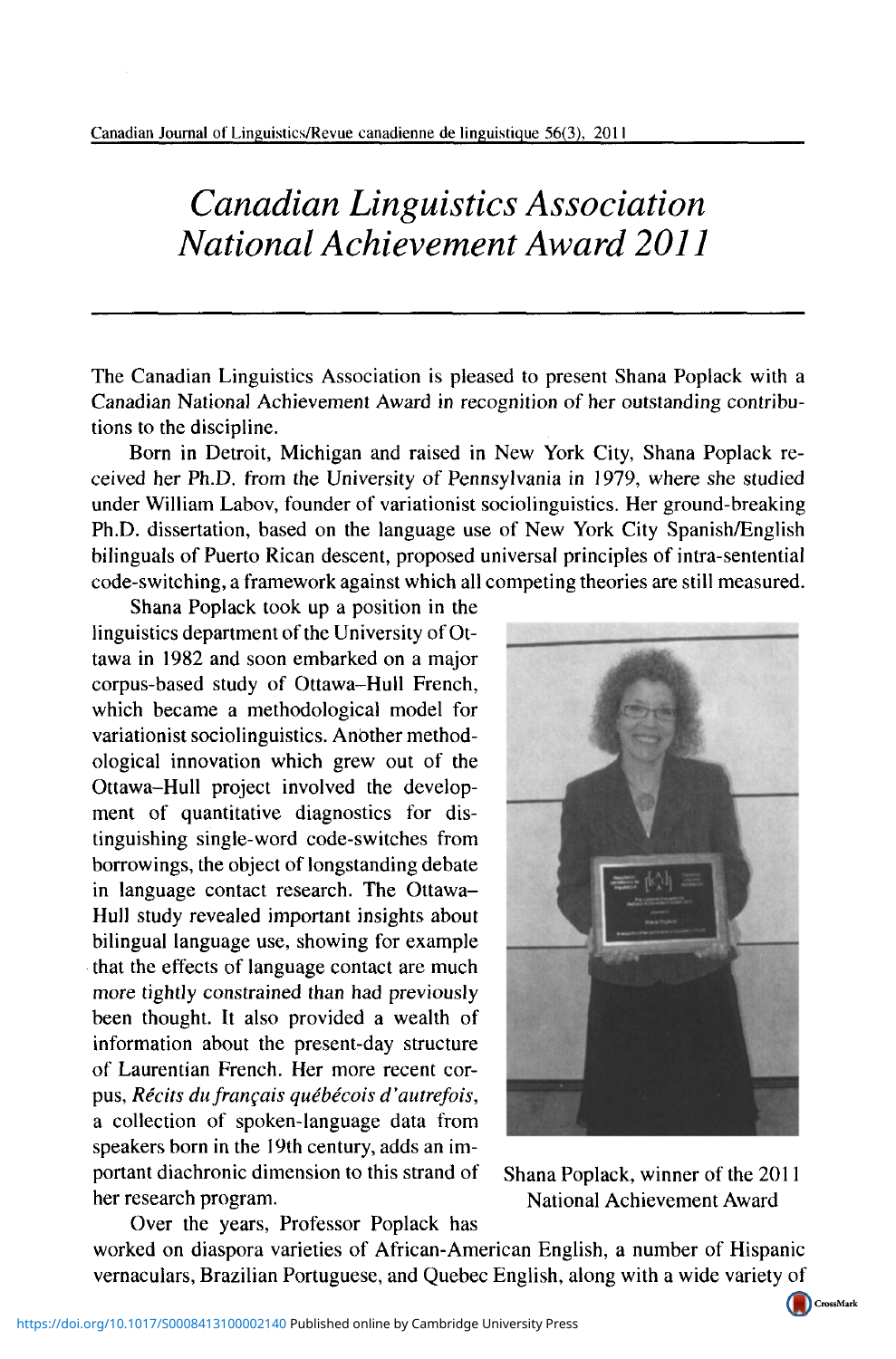other languages, looking at variation and change in morphology, syntax and phonology. She has been a prominent contributor to the African-American "origins" debate, providing evidence, some from Nova Scotia Black English, for the substantial English contribution to the formation of AAE. A major theme of her research has been the careful delineation of the importance of functionalist constraints on variation and change, resulting in a series of publications which seamlessly integrate variationist methodology with linguistic theory.

Professor Poplack's research has been disseminated in the major journals for sociolinguistics, bilingualism, and general linguistics and in important anthologies. She is the author of three books and the editor of four others. Her research is frequently reprinted and widely cited, and she is much in demand worldwide as a keynote speaker: by way of example, a quarter of her more than 250 presentations have been plenary addresses. Another testament to the quality of Professor Poplack's research is uninterrupted research funding from the Social Sciences and Humanities Research Council of Canada over a period of almost thirty years.

She has also played a leading role in the training of the next generations of sociolinguists. She is the founder and director of the University of Ottawa Sociolinguistics Laboratory, rivalled only by Labov's University of Pennsylvania Sociolinguistic Laboratory in terms of its impact on the field. Professor Poplack has directed the work of more than 50 graduate students and post-doctoral fellows, a list which includes some of the leading sociolinguists in Canada and abroad. Several of her former students have held offices in the Canadian Linguistic Association, and they, among other former students, have themselves become leaders in the field. The Ottawa Sociolinguistics Laboratory has also hosted a wide array of visiting scholars from other institutions world-wide, which has made an important contribution to the dissemination of the methodology and theory of variationist linguistics.

Professor Poplack's stellar career has been recognized in the form of a Canada Research Chair, Tier 1 (2001), the Killam Prize (2007), a Trudeau Foundation Fellowship (2007), and the Ontario Premier's Discovery Award (2008). She was elected a Fellow of the Royal Society of Canada in 1998 and a Fellow of the Linguistic Society of America in 2009. We are pleased to add to this truly impressive list a Canadian Linguistics Association National Achievement Award for 2011.



There can be no doubt that Yves Charles Morin, professor emeritus at the Universite de Montreal, is fully deserving of the CLA National Achievement Award for 2011. This award honours those researchers whose work has expanded our knowledge in linguistics and has brought distinction to the Canadian linguistics community. It also recognizes their role as ambassadors in the promotion of Canadian linguistics here and abroad.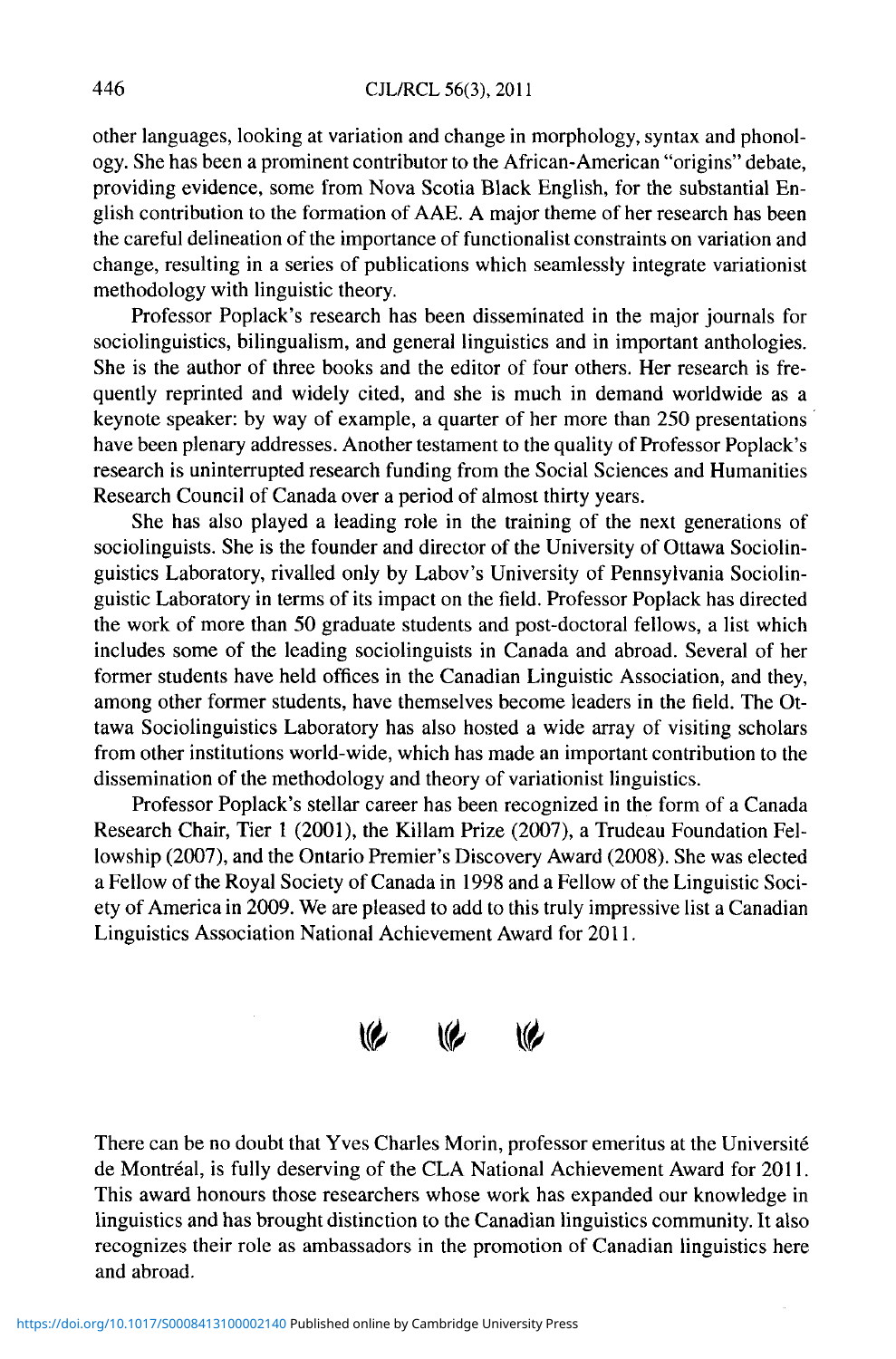Yves Charles Morin's journey from Brie in France, where he was born in 1944, to Canada has not followed a straight line. He has brilliantly translated his great passion for language as a cognitive and social system, in studies that have since become classics. He received a diploma in engineering from the Paris Ecole des Arts et Manufactures in 1967 and went on to earn two master's degrees (in computer science and communication and in linguistics), followed in 1971 by a doctorate in computer science and communication, from the University of Michigan in Ann Arbor. Which of these two passions would he pursue? For those who know Yves Charles, the answer is obvious: both. His ability to excel scientifically in more than one field is probably the outstanding characteristic of Yves Charles Morin's exceptional career.



The two honorees, Shana Poplack and Yves Charles Morin

His more than 130 publications have established important milestones in linguistics and his works have left a deeply original mark, striking a happy balance between linguistic description and theory. First and foremost, he has contributed to the advancement of knowledge of French in general and of the varieties of Canadian French in particular. His many articles on the history and synchronic study of schwa, liaison, vowel length and quality, on the relationship between oral and written language, among other works, have been studied and commented upon in North America and elsewhere, in both English and French. This alone would be enough to fill one career, but his influence doesn't stop there. He has also made important contributions to theories and debates about the origins and

development of Quebec French, our sociolinguistic understanding of standard French and its development through the centuries, as well as the study of French poetic meter. Few linguists have studied so many aspects of a given language, but even more impressive is the fact that the scope of his interests is not limited to a single field. In this regard, one might recall his two trips to Pakistan in the 1970s and his publications with Etienne Tiffou on Burushaski, a language isolate spoken in the Yasin Valley. The steady flow of research grants from SSHRC and FQRSC/FCAR and of vancy. The sically flow of research grants from soried and powserver and of his results to defiver fectures throughout his caleer is a testifiony to the quality of his research work. He seems to have discovered the secret of appearing everywhere at once.